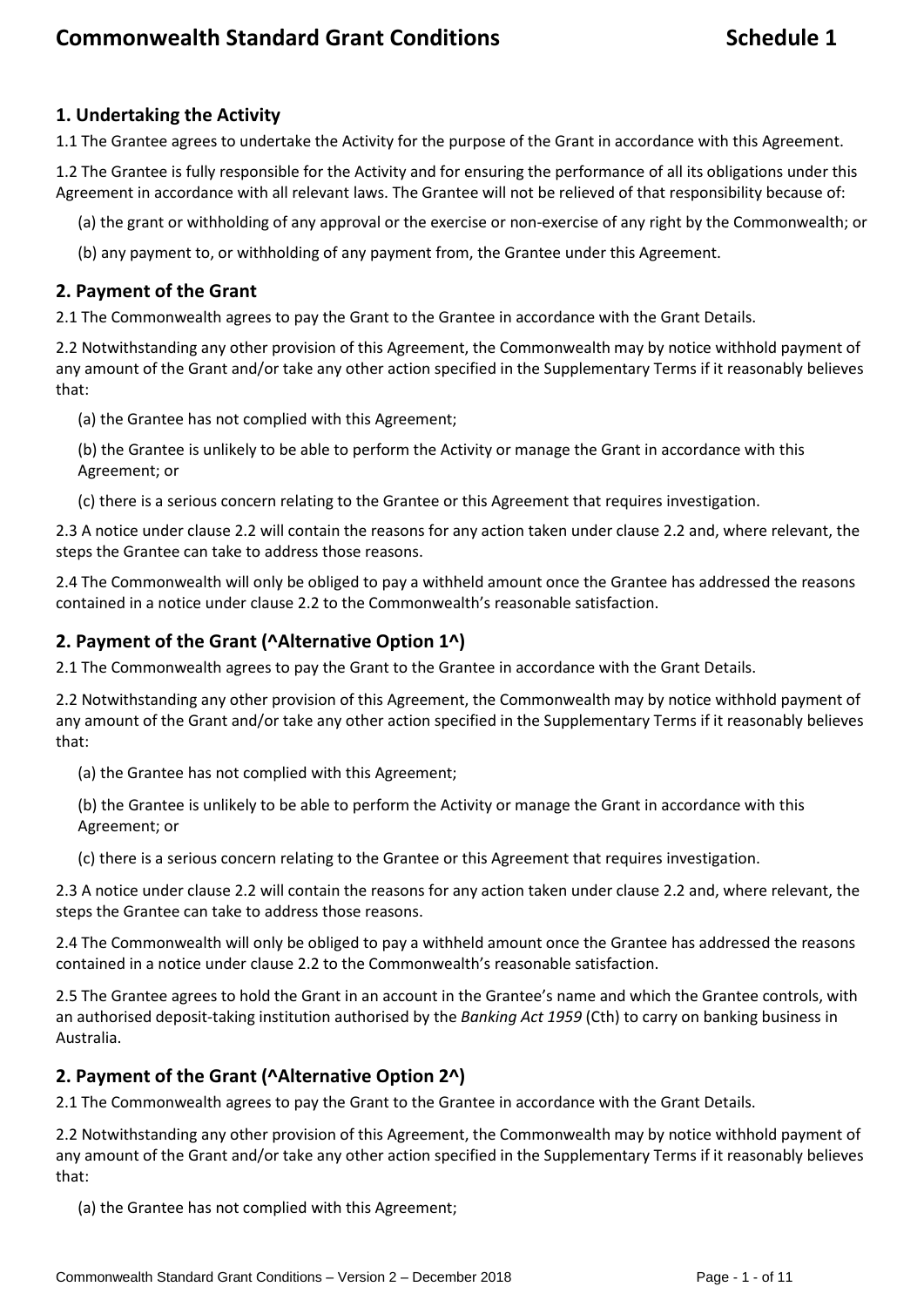(b) the Grantee is unlikely to be able to perform the Activity or manage the Grant in accordance with this Agreement; or

(c) there is a serious concern relating to the Grantee or this Agreement that requires investigation.

2.3 A notice under clause 2.2 will contain the reasons for any action taken under clause 2.2 and, where relevant, the steps the Grantee can take to address those reasons.

2.4 The Commonwealth will only pay a withheld amount once the Grantee has addressed the reasons contained in a notice under clause 2.2 to the Commonwealth's reasonable satisfaction.

2.5 The Grantee agrees to hold the Grant in an account:

(a) in the Grantee's name and which the Grantee controls, with an authorised deposit-taking institution authorised by the Banking Act 1959 (Cth) to carry on banking business in Australia;

(b) that is established solely for the purpose of the Activity; and

(c) that is separate from the Grantee's other operational accounts.

#### **3. Acknowledgements**

3.1 The Grantee agrees not to make any public announcement, including by social media, in connection with the awarding of the Grant without the Commonwealth's prior written approval.

3.2 The Grantee agrees to acknowledge the Commonwealth's support in all Material, publications and promotional and advertising materials published in connection with this Agreement. The Commonwealth may notify the Grantee of the form of acknowledgement that the Grantee is to use.

## **3. Acknowledgements (^Alternative Option^)**

3.1 The Grantee agrees not to make any public announcement, including by social media, in connection with the awarding of the Grant without the Commonwealth's prior written approval.

3.2 The Grantee agrees to acknowledge the Commonwealth's support in all Material, publications and promotional and advertising materials published in connection with this Agreement. The Commonwealth may notify the Grantee of the form of acknowledgement that the Grantee is to use.

3.3 The Grantee agrees not to use the Commonwealth Coat of Arms in connection with the Grant or the Activity without the Commonwealth's prior written approval.

#### **4. Notices**

4.1 Each Party agrees to promptly notify the other Party of anything reasonably likely to adversely affect the undertaking of the Activity, management of the Grant or its performance of any of its other requirements under this Agreement.

4.2 A notice given by a Party under this Agreement must be in writing and addressed to the other Party's representative as set out in the Grant Details or as most recently updated by notice given in accordance with this clause.

## **4. Notices (^Alternative Option^)**

4.1 Each Party agrees to promptly notify the other Party of anything reasonably likely to adversely affect the undertaking of the Activity, management of the Grant or its performance of any of its other requirements under this Agreement.

4.2 A notice given by a Party under this Agreement must be in writing and addressed to the other Party's representative as set out in the Grant Details or as most recently updated by notice given in accordance with this clause.

4.3 A notice is deemed to be effected:

- (a) if delivered by hand upon delivery to the relevant address;
- (b) if sent by post upon delivery to the relevant address; or
- Commonwealth Standard Grant Conditions Version 2 December 2018 Page 2 of 11 (c) if transmitted electronically - upon actual receipt by the addressee.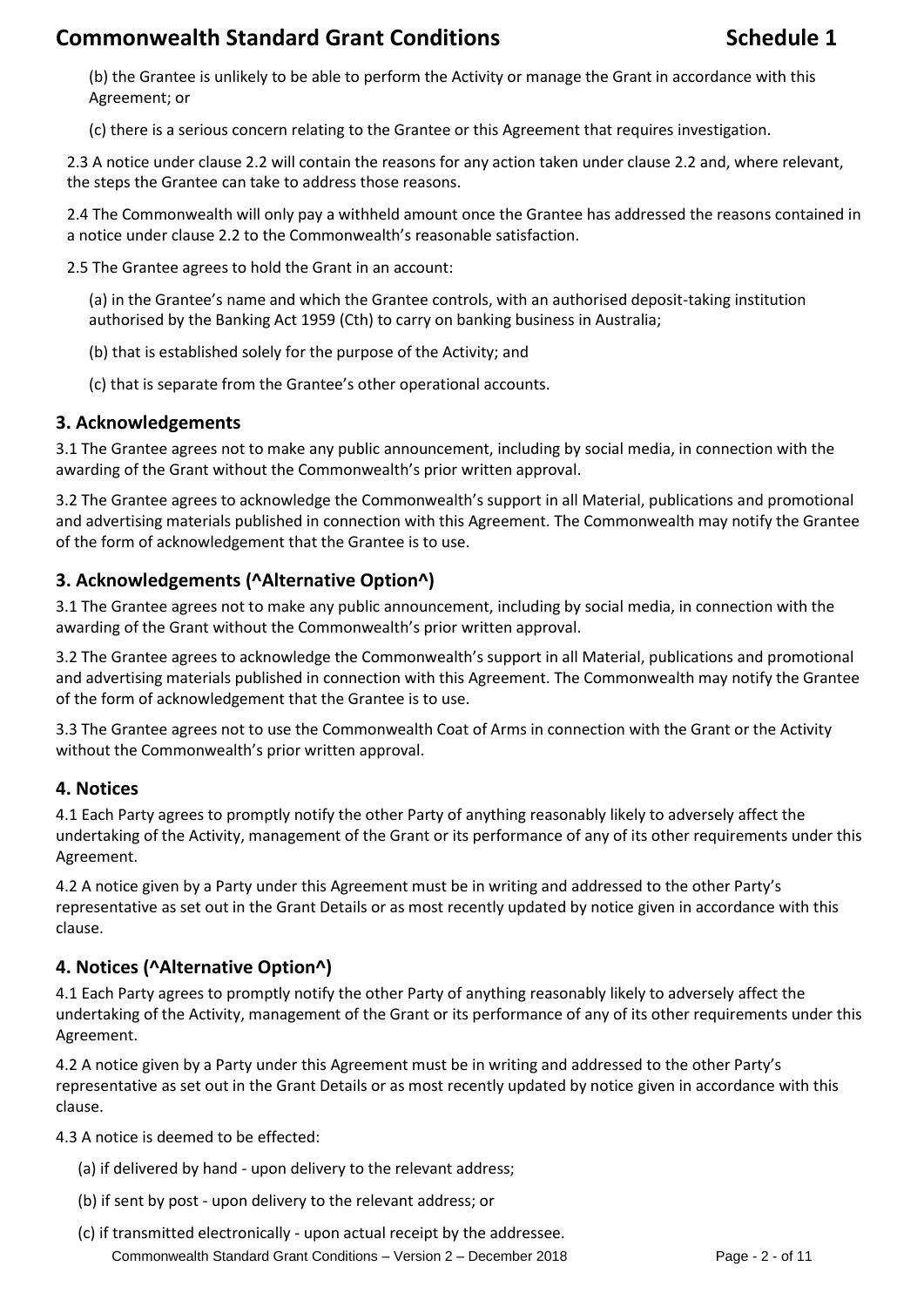4.4 A notice received after 5.00 pm, or on a day that is a Saturday, Sunday or public holiday, in the place of receipt, is deemed to be effected on the next day that is not a Saturday, Sunday or public holiday in that place.

4.5 The Commonwealth may, by notice, advise the Grantee of changes to the Agreement that are minor or of an administrative nature, provided that any such changes do not increase the Grantee's obligations under this Agreement. Such changes, while legally binding, are not variations for the purpose of clause 8.

#### **5. Relationship between the Parties**

A Party is not by virtue of this Agreement the employee, agent or partner of the other Party and is not authorised to bind or represent the other Party.

### **6. Subcontracting**

6.1 The Grantee is responsible for the performance of its obligations under this Agreement, including in relation to any tasks undertaken by subcontractors.

6.2 The Grantee agrees to make available to the Commonwealth the details of any of its subcontractors engaged to perform any tasks in relation to this Agreement upon request.

## **6. Subcontracting (^Alternative Option 1^)**

6.1 The Grantee is responsible for the performance of its obligations under this Agreement, including in relation to any tasks undertaken by subcontractors.

6.2 The Grantee agrees to make available to the Commonwealth the details of any of its subcontractors engaged to perform any tasks in relation to this Agreement upon request.

6.3 The Grantee agrees not to subcontract any part of the performance of the Activity without the Commonwealth's prior written consent. The Commonwealth may impose any conditions it considers reasonable and appropriate when giving its consent.

### **6. Subcontracting (^Alternative Option 2^)**

6.1 The Grantee is responsible for the performance of its obligations under this Agreement, including in relation to any tasks undertaken by subcontractors.

6.2 The Grantee agrees to make available to the Commonwealth the details of any of its subcontractors engaged to perform any tasks in relation to this Agreement upon request.

6.3 The Grantee agrees not to subcontract any part of the performance of the Activity without the Commonwealth's prior written consent. The Commonwealth may impose any conditions it considers reasonable and appropriate when giving its consent.

6.4 The Grantee agrees to remove a subcontractor from the Activity at the reasonable request of the Commonwealth and at no additional cost to the Commonwealth.

## **7. Conflict of interest**

7.1 Other than those which have already been disclosed to the Commonwealth, the Grantee warrants that, to the best of its knowledge, at the date of this Agreement neither it nor its officers have any actual, perceived or potential conflicts of interest in relation to the Activity.

7.2 If during the term of the Agreement, any actual, perceived or potential conflict arises or there is any material change to a previously disclosed conflict of interest, the Grantee agrees to:

(a) notify the Commonwealth promptly and make full disclosure of all relevant information relating to the conflict; and

(b) take any steps the Commonwealth reasonably requires to resolve or otherwise deal with that conflict.

#### **8. Variation, assignment and waiver**

8.1 This Agreement may be varied in writing only, signed by both Parties.

8.2 The Grantee cannot assign its obligations, and agrees not to assign its rights, under this Agreement without the Commonwealth's prior approval.

Commonwealth Standard Grant Conditions – Version 2 – December 2018 Page - 3 - of 11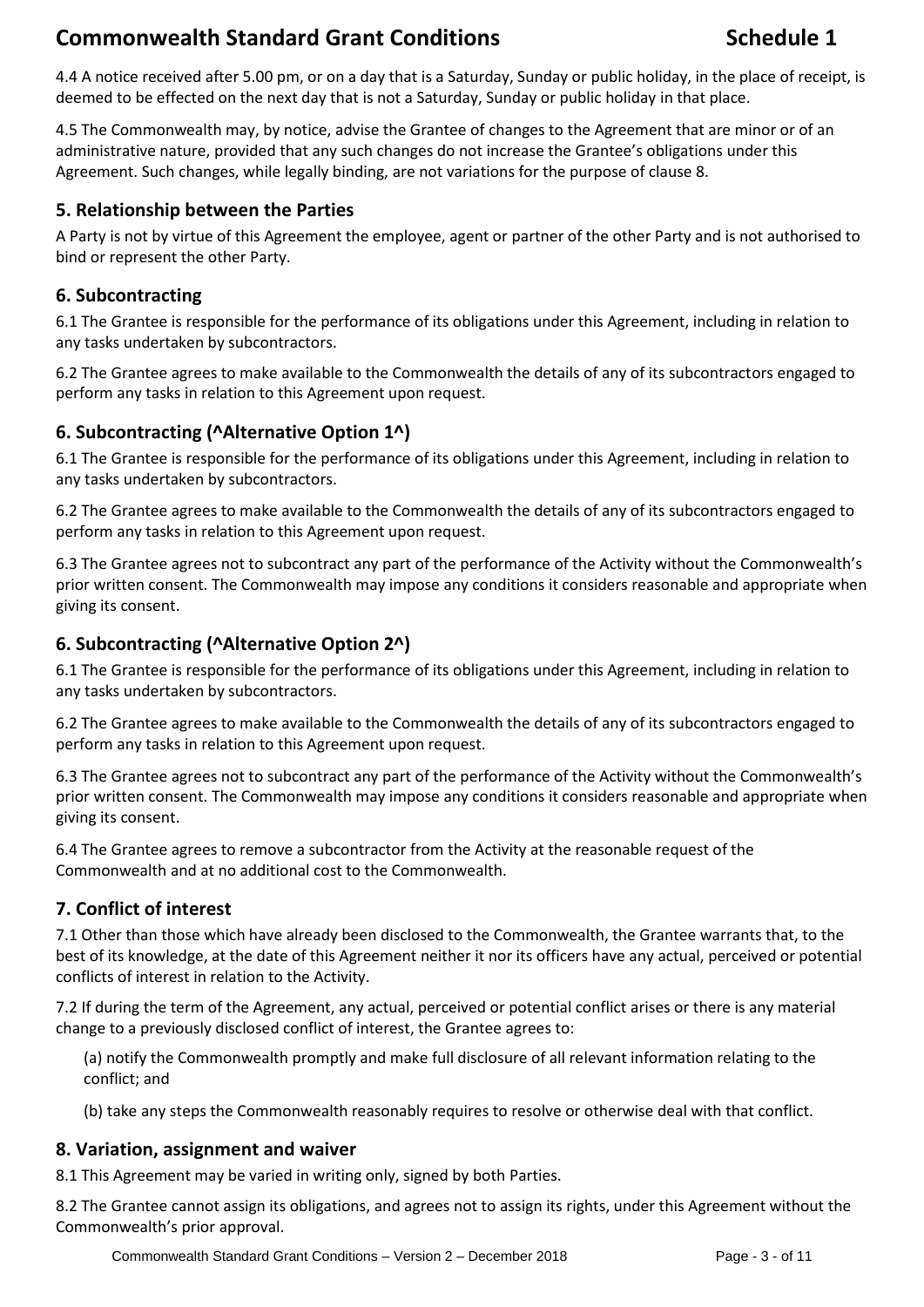8.3 The Grantee agrees not to enter into negotiations with any other person for the purposes of entering into an arrangement that will require novation of, or involve any assignment of rights under, this Agreement without first consulting the Commonwealth.

8.4 A waiver by a Party of any of its rights under this Agreement is only effective if it is in a signed written notice to the other Party and then only to the extent specified in that notice.

### **9. Taxes, duties and government charges**

9.1 The Grantee agrees to pay all taxes, duties and government charges imposed or levied in Australia or overseas in connection with the performance of this Agreement, except as provided by this Agreement.

9.2 If Goods and Services Tax (GST) is payable by a supplier on any supply made under this Agreement, the recipient of the supply will pay to the supplier an amount equal to the GST payable on the supply, in addition to and at the same time that the consideration for the supply is to be provided under this Agreement.

9.3 If at the commencement of the Agreement the Grantee is not registered for GST and during the term of the Agreement the Grantee becomes, or is required to become, registered for GST, the Grantee agrees to notify the Commonwealth in writing within 7 days of becoming registered for GST.

### **9. Taxes, duties and government charges (^Alternative Option^)**

9.1 The Grantee agrees to pay all taxes, duties and government charges imposed or levied in Australia or overseas in connection with the performance of this Agreement, except as provided by this Agreement.

9.2 If Goods and Services Tax (GST) is payable by a supplier on any supply made under this Agreement, the recipient of the supply will pay to the supplier an amount equal to the GST payable on the supply, in addition to and at the same time that the consideration for the supply is to be provided under this Agreement.

9.3 The Parties acknowledge and agree that they each:

- (a) are registered for GST purposes;
- (b) have quoted their Australian Business Number to the other; and
- (c) must notify the other of any changes to the matters covered by this clause.

9.4 The Grantee agrees that the Commonwealth will issue it with a recipient created tax invoice for any taxable supply it makes under this Agreement.

9.5 The Grantee agrees not to issue tax invoices in respect of any taxable supplies.

9.6 If the Grantee is not, or not required to be, registered for GST, then:

(a) clauses 9.3(a), 9.4 and 9.5 do not apply; and

(b) the Grantee agrees to notify the Commonwealth in writing within 7 days of becoming registered for GST if during the term of the Agreement it becomes, or is required to become, registered for GST.

#### **10. Spending the Grant**

10.1 The Grantee agrees to spend the Grant for the purpose of performing the Activity and otherwise in accordance with this Agreement.

10.2 Within one month after the Activity Completion Date, the Grantee agrees to provide a statement signed by the Grantee in a form specified by the Commonwealth verifying the Grant was spent in accordance with this Agreement.

#### **10. Spending the Grant (^Alternative Option 1^)**

10.1 The Grantee agrees to spend the Grant for the purpose of performing the Activity and otherwise in accordance with this Agreement.

10.2 Within one month after the Activity Completion Date [and at least every 12 months during the term of the Activity], the Grantee agrees to provide [a] financial statement[s] signed by the Grantee verifying the Grant was spent in accordance with this Agreement.

10.3 A statement under clause 10.2 must include an income and expenditure statement in relation to the Grant and the Activity for each financial year of the Agreement.

Commonwealth Standard Grant Conditions – Version 2 – December 2018 Page - 4 - of 11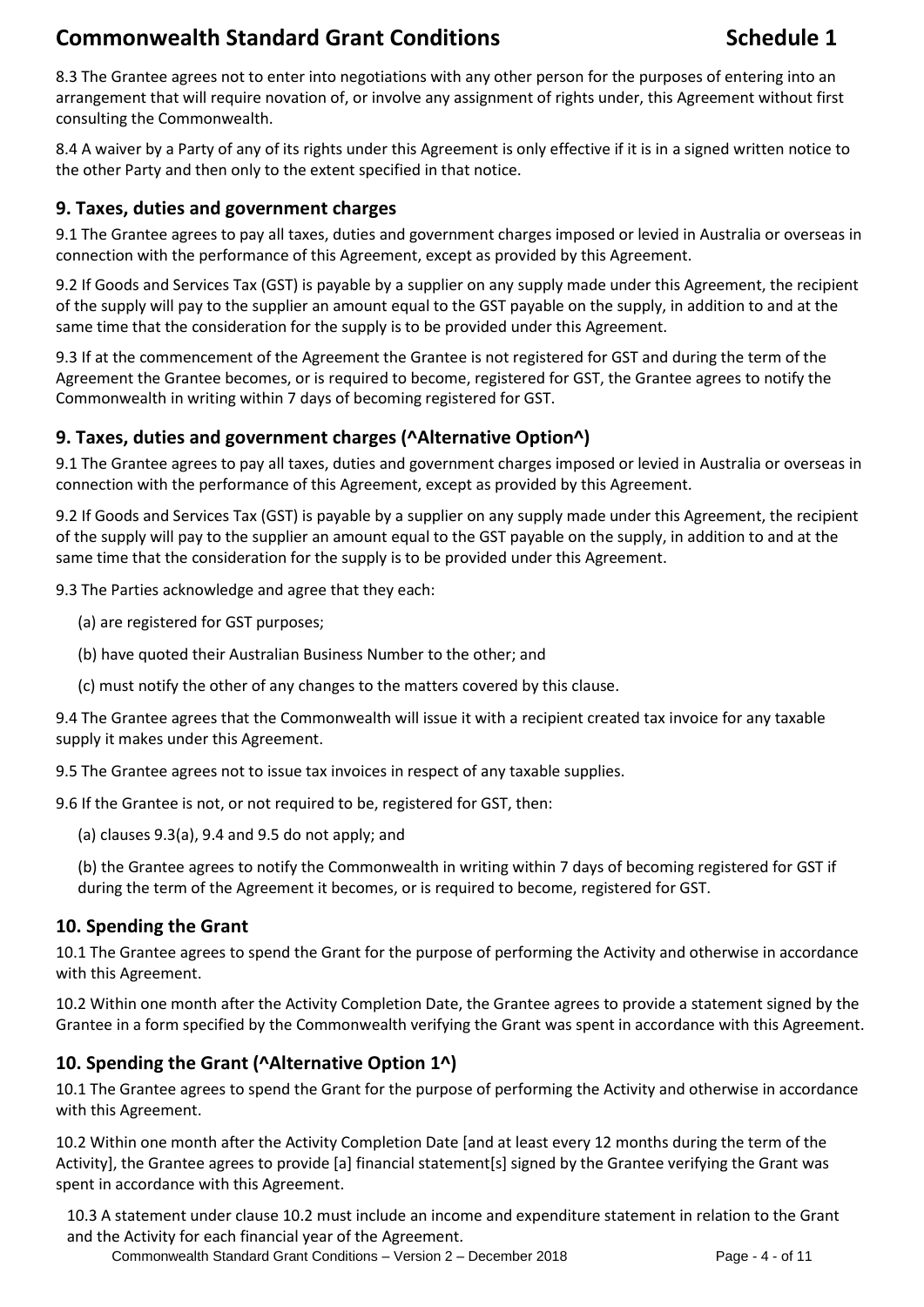## **10. Spending the Grant (^Alternative Option 2^)**

10.1 The Grantee agrees to spend the Grant for the purpose of performing the Activity and otherwise in accordance with this Agreement.

10.2 Within the timeframe specified by the Commonwealth (and if no timeframe is specified, three months) after the Activity Completion Date, and each 12 month anniversary of the Activity's start date during the term of the Activity, the Grantee agrees to provide the Commonwealth with an independently audited financial acquittal report verifying that the Grant has been spent in accordance with this Agreement.

10.3 The reports under clause 10.2 must be audited by:

- (a) a Registered Company Auditor under the *Corporations Act 2001*; or
- (b) a certified Practising Accountant; or
- (c) a member of the National Institute of Accountants; or
- (d) a member of the Institute of Chartered Accountants;

who is not a principal member, shareholder, officer or employee of the Grantee or a related body corporate.

#### **11. Repayment**

11.1 If any amount of the Grant:

(a) has been spent other than in accordance with this Agreement; or

(b) is additional to the requirements of the Activity;

then the Commonwealth may by written notice:

(c) require the Grantee to repay that amount to the Commonwealth;

(d) require the Grantee to deal with that amount as directed by the Commonwealth; or

(e) deduct the amount from subsequent payments of the Grant or amounts payable under another agreement between the Grantee and the Commonwealth.

#### 11.2 If the Commonwealth issues a notice under this Agreement requiring the Grantee to repay a Grant amount:

(a) the Grantee must do so within the time period specified in the notice;

(b) the Grantee must pay interest on any part of the amount that is outstanding at the end of the time period specified in the notice until the outstanding amount is repaid in full; and

(c) the Commonwealth may recover the amount and any interest under this Agreement as a debt due to the Commonwealth without further proof of the debt being required.

#### **12. Record keeping**

12.1 The Grantee agrees to keep financial accounts and other records relating to the expenditure of the Grant and the conduct and management of the Activity and provide copies of the records to the Commonwealth upon request.

## **12. Record keeping (^Alternative Option^)**

12.1 The Grantee agrees to keep financial accounts and other records that:

(a) detail and document the conduct and management of the Activity;

(b) identify the receipt and expenditure of the Grant [and any Other Contributions] separately within the Grantee's accounts and records so that at all times the Grant is identifiable; and

(c) enable all receipts and payments related to the Activity to be identified and reported.

12.2 The Grantee agrees to keep the records for five years after the Activity Completion Date or such other time specified in the Grant Details and provide copies of the records to the Commonwealth upon request.

#### **13. Reporting**

13.1 The Grantee agrees to provide the Reporting Material specified in the Grant Details to the Commonwealth.

Commonwealth Standard Grant Conditions – Version 2 – December 2018 Page - 5 - of 11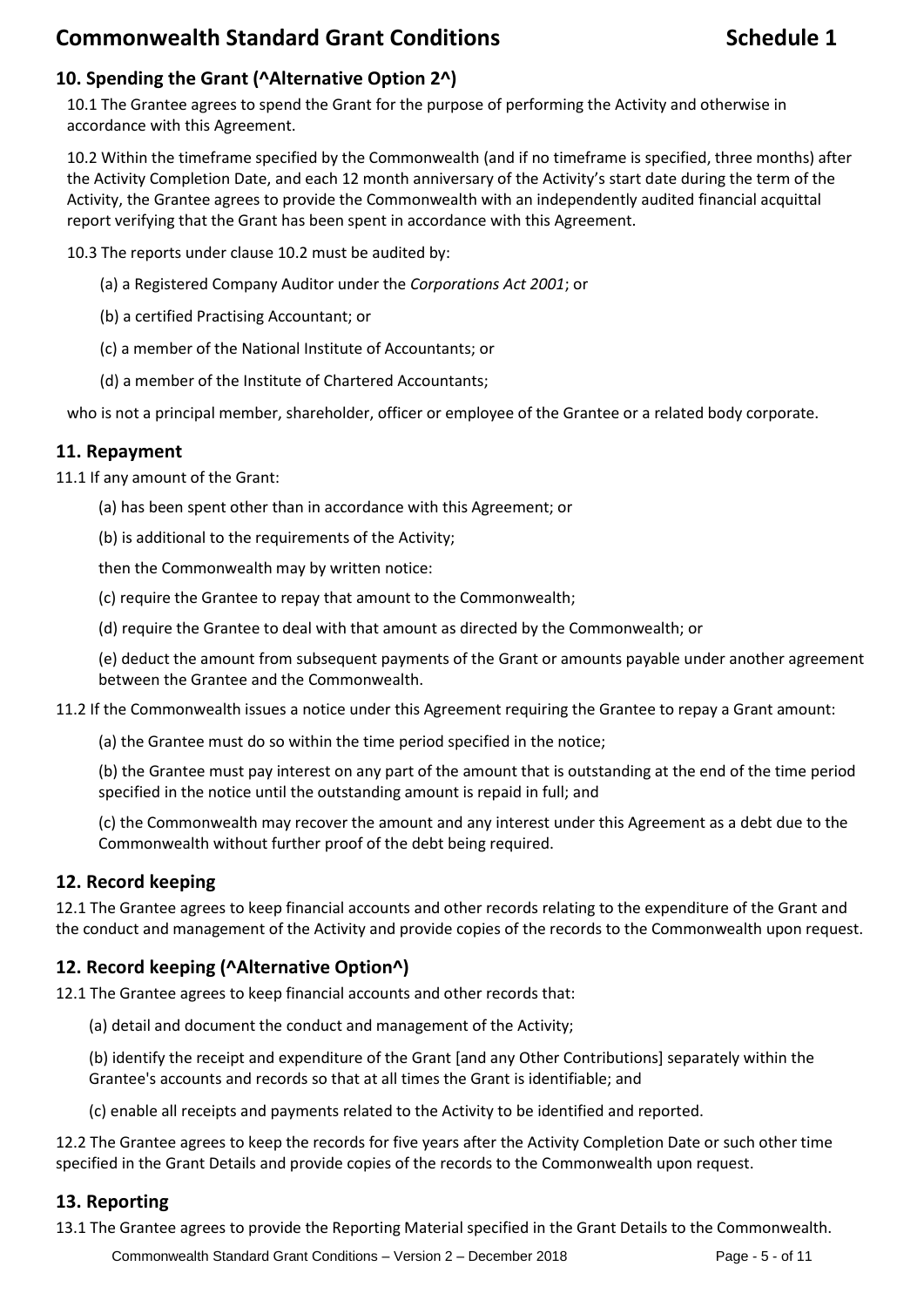13.2 The Grantee acknowledges that the giving of false or misleading information to the Commonwealth is a serious offence under the *Criminal Code Act 1995* (Cth).

## **13. Reporting and liaison (^Alternative Option 1^)**

13.1 The Grantee agrees to provide the Reporting Material specified in the Grant Details to the Commonwealth.

13.2 In addition to the obligations in clause 13.1, the Grantee agrees to:

(a) liaise with and provide assistance and information to the Commonwealth as reasonably required by the Commonwealth; and

(b) comply with the Commonwealth's reasonable requests, directions and monitoring requirements,

in relation to the Activity.

13.3 If the Commonwealth acting reasonably has concerns regarding the performance of the Activity or the management of the Grant, the Commonwealth may by written notice require the Grantee to provide one or more additional reports, containing the information and by the date(s), specified in the notice.

13.4 The Grantee acknowledges that the giving of false or misleading information to the Commonwealth is a serious offence under the Criminal Code Act 1995 (Cth).

## **13. Reporting, liaison and review (^Alternative Option 2^)**

13.1 The Grantee agrees to provide the Reporting Material specified in the Grant Details to the Commonwealth.

13.2 In addition to the obligations in clause 13.1, the Grantee agrees to:

(a) liaise with and provide assistance and information to the Commonwealth as reasonably required by the Commonwealth; and

(b) comply with the Commonwealth's reasonable requests, directions and monitoring requirements,

in relation to the Activity and any Commonwealth review or evaluation of it.

13.3 If the Commonwealth acting reasonably has concerns regarding the performance of the Activity or the management of the Grant, the Commonwealth may by written notice require the Grantee to provide one or more additional reports, containing the information and by the date(s), specified in the notice.

13.4 If, at any time, a Party reasonably believes that the Activity is unlikely to fully meet the purpose of the Grant, or there are Activity risks that need to be addressed, that Party may provide written notice to the other Party setting out its reasons for that belief and proposing steps that could be taken to better achieve that purpose or address those risks. The Parties agree to work co-operatively to:

- (a) consider, and negotiate in good faith, any change proposed under this clause 13.4; and
- (b) implement any such change that is agreed by the Parties by executing a variation to this Agreement under clause 8.1.

13.5 Except to the extent the Parties agree a variation under clause 8.1, clause 13.4 does not limit any of a Party's other rights under this Agreement.

13.6 The Grantee acknowledges that the giving of false or misleading information to the Commonwealth is a serious offence under the *Criminal Code Act 1995* (Cth).

#### **14. Privacy**

14.1 When dealing with Personal Information in carrying out the Activity, the Grantee agrees:

(a) to comply with the requirements of the Privacy Act 1988 (Cth); and

(b) not to do anything which, if done by the Commonwealth, would be a breach of an Australian Privacy Principle.

## **14. Privacy (^Alternative Option 1^)**

14.1 When dealing with Personal Information in carrying out the Activity, the Grantee agrees: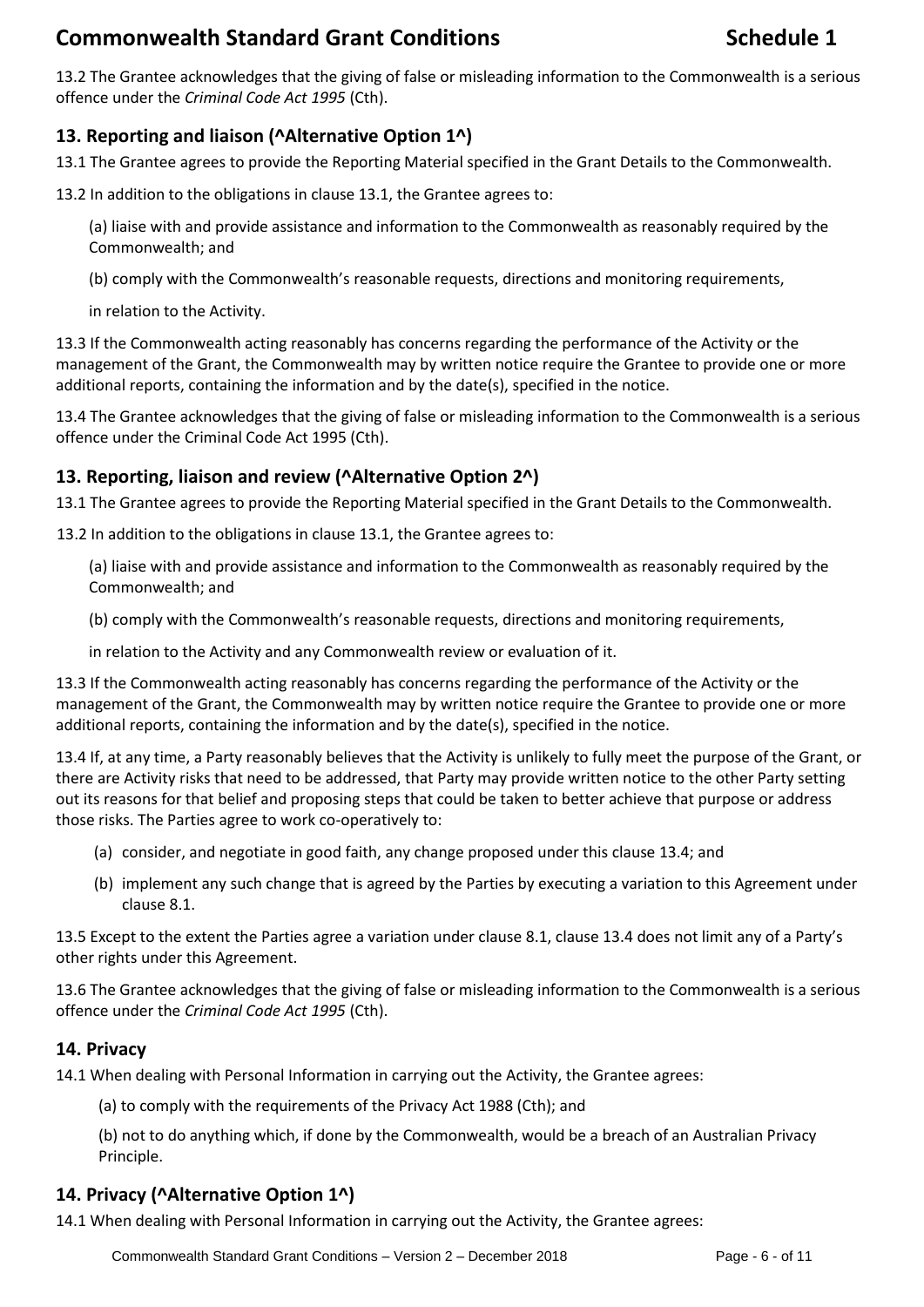(a) to comply with the requirements of the *Privacy Act 1988* (Cth);

(b) not to do anything which, if done by the Commonwealth, would be a breach of an Australian Privacy Principle;

(c) to ensure that any of the Grantee's subcontractors or personnel who deal with Personal Information for the purposes of this Agreement are aware of the requirements of the *Privacy Act 1988* (Cth) and the Grantee's obligations under this clause; and

(d) to immediately notify the Commonwealth if the Grantee becomes aware of an actual or possible breach of this clause by the Grantee or any of the Grantee's subcontractors or personnel.

#### **14. Privacy (^Alternative Option 2^)**

14.1 When dealing with Personal Information in carrying out the Activity, the Grantee agrees:

(a) to comply with the requirements of the *Privacy Act 1988* (Cth);

(b) not to do anything which, if done by the Commonwealth, would be a breach of an Australian Privacy Principle;

(c) to ensure that any of the Grantee's subcontractors or personnel who deal with Personal Information for the purposes of this Agreement are aware of the requirements of the *Privacy Act 1988* (Cth) and the Grantee's obligations under this clause; and

(d) to immediately notify the Commonwealth if the Grantee becomes aware of an actual or possible breach of this clause by the Grantee or any of the Grantee's subcontractors or personnel.

14.2 In carrying out the Activity, the Grantee agrees not to send any Personal Information outside Australia without the Commonwealth's prior written approval. The Commonwealth may impose any conditions it considers appropriate when giving its approval.

#### **15. Confidentiality**

15.1 The Parties agree not to disclose each other's confidential information without the other Party's prior written consent unless required or authorised by law or Parliament to disclose.

15.2 The Commonwealth may disclose the Grantee's confidential information where;

(a) the Commonwealth is providing information about the Activity or Grant in accordance with Commonwealth accountability and reporting requirements;

(b) the Commonwealth is disclosing the information to a Minister of the Australian Government, a House or Committee of the Commonwealth Parliament; or

(c) the Commonwealth is disclosing the information to its personnel or another Commonwealth agency where this serves the Commonwealth's legitimate interests.

#### **16. Insurance**

16.1 The Grantee agrees to maintain adequate insurance for as long as any obligations remain in connection with this Agreement and provide proof of insurance to the Commonwealth upon request.

#### **16. Insurance (^Alternative Option 1^)**

16.1 The Grantee agrees to [effect and] maintain for as long as any obligations remain in connection with this Agreement:

- (a) workers compensation insurance as required by law;
- (b) adequate and appropriate public liability insurance;

(c) insurance against any loss or damage to an asset for its full replacement cost including where relevant the costs of demolition and removal of debris and the cost of architects, engineers and other consultants; and

(d) any other additional insurance specified in the Grant Details.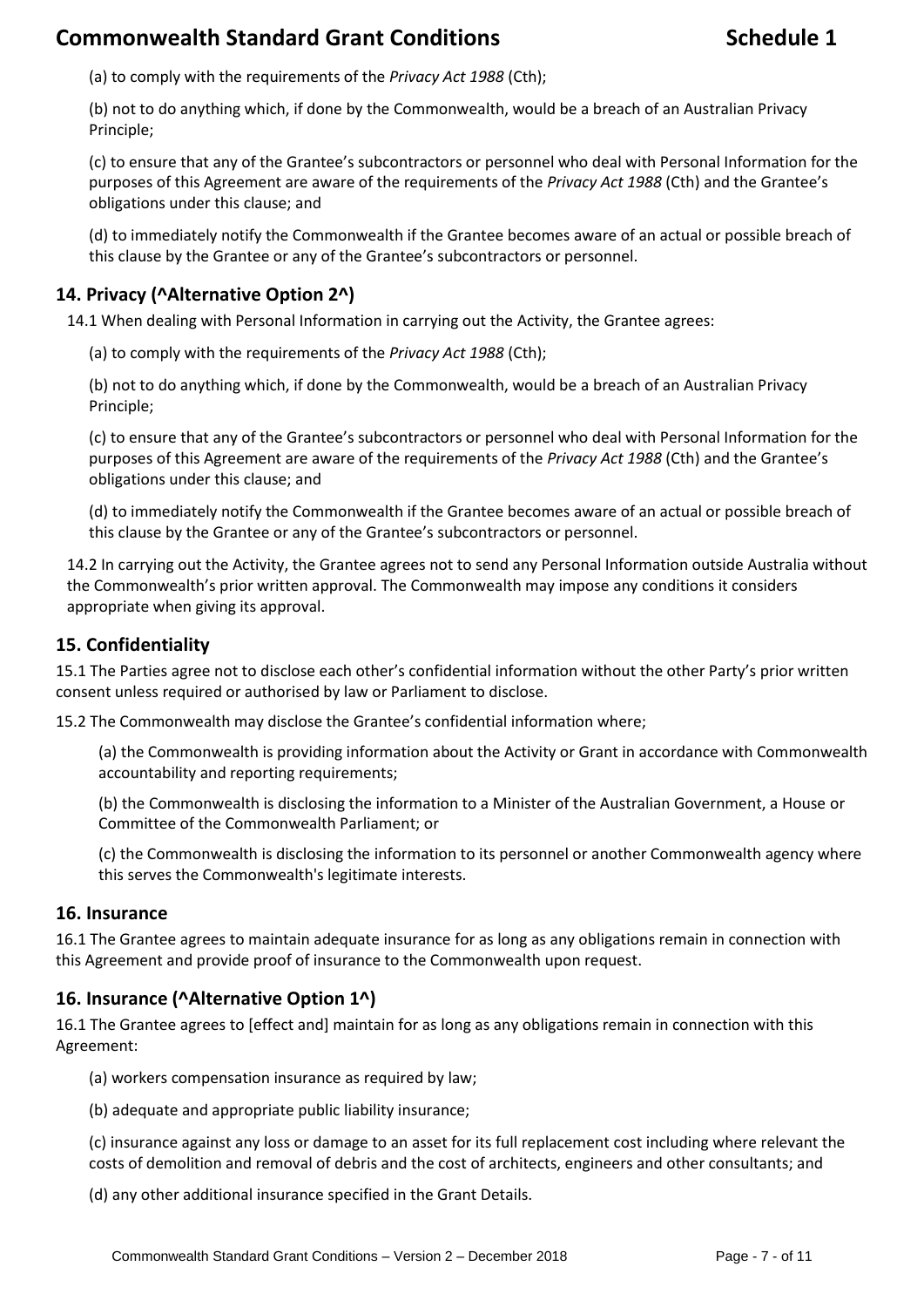16.2 The Grantee agrees to provide proof of insurance to the Commonwealth upon request and within the time specified in the request.

# **16. Insurance (^Alternative Option 2^)**

16.1 The Grantee agrees to:

(a) conduct a risk assessment to identify the risks associated with undertaking the Activity; and

(b) effect and maintain adequate and appropriate insurance to mitigate the risks identified in the risk assessment prepared under clause 16.1(a).

16.2 The Grantee agrees to provide proof of insurance to the Commonwealth upon request and within the time specified in the request.

## **17. Intellectual property**

17.1 Subject to clause 17.2, the Grantee owns the Intellectual Property Rights in Activity Material and Reporting Material.

17.2 This Agreement does not affect the ownership of Intellectual Property Rights in Existing Material.

17.3 The Grantee provides the Commonwealth a permanent, non-exclusive, irrevocable, royalty-free licence to use, modify, communicate, reproduce, publish, adapt and sub-license the Reporting Material for Commonwealth Purposes.

17.4 The licence in clause 17.3 does not apply to Activity Material.

#### **18. Dispute resolution**

18.1 The Parties agree not to initiate legal proceedings in relation to a dispute arising under this Agreement unless they have first tried and failed to resolve the dispute by negotiation.

18.2 Unless clause 18.3 applies, the Parties agree to continue to perform their respective obligations under this Agreement when a dispute exists.

18.3 The Parties may agree to suspend performance of the Agreement pending resolution of the dispute.

18.4 Failing settlement by negotiation in accordance with clause 18.1, the Parties may agree to refer the dispute to an independent third person with power to intervene and direct some form of resolution, in which case the Parties will be bound by that resolution. If the Parties do not agree to refer the dispute to an independent third person, either Party may initiate legal proceedings.

18.5 Each Party will bear their own costs in complying with this clause 18, and the Parties will share equally the cost of any third person engaged under clause 18.4.

18.6 The procedure for dispute resolution under this clause does not apply to any action relating to termination, cancellation or urgent interlocutory relief.

#### **19. Reduction, Suspension and Termination**

19.1 Reduction in scope of agreement for fault

19.1.1 If the Grantee does not comply with an obligation under this Agreement and the Commonwealth believes that the non-compliance is incapable of remedy, or if the Grantee has failed to comply with a notice to remedy, the Commonwealth may by written notice reduce the scope of the Agreement.

19.1.2 The Grantee agrees, on receipt of the notice of reduction, to:

(a) stop or reduce the performance of the Grantee's obligations as specified in the notice;

(b) take all available steps to minimise loss resulting from the reduction;

(c) continue performing any part of the Activity or the Agreement not affected by the notice if requested to do so by the Commonwealth; and

(d) report on, and return any part of, the Grant to the Commonwealth, or otherwise deal with the Grant, as directed by the Commonwealth.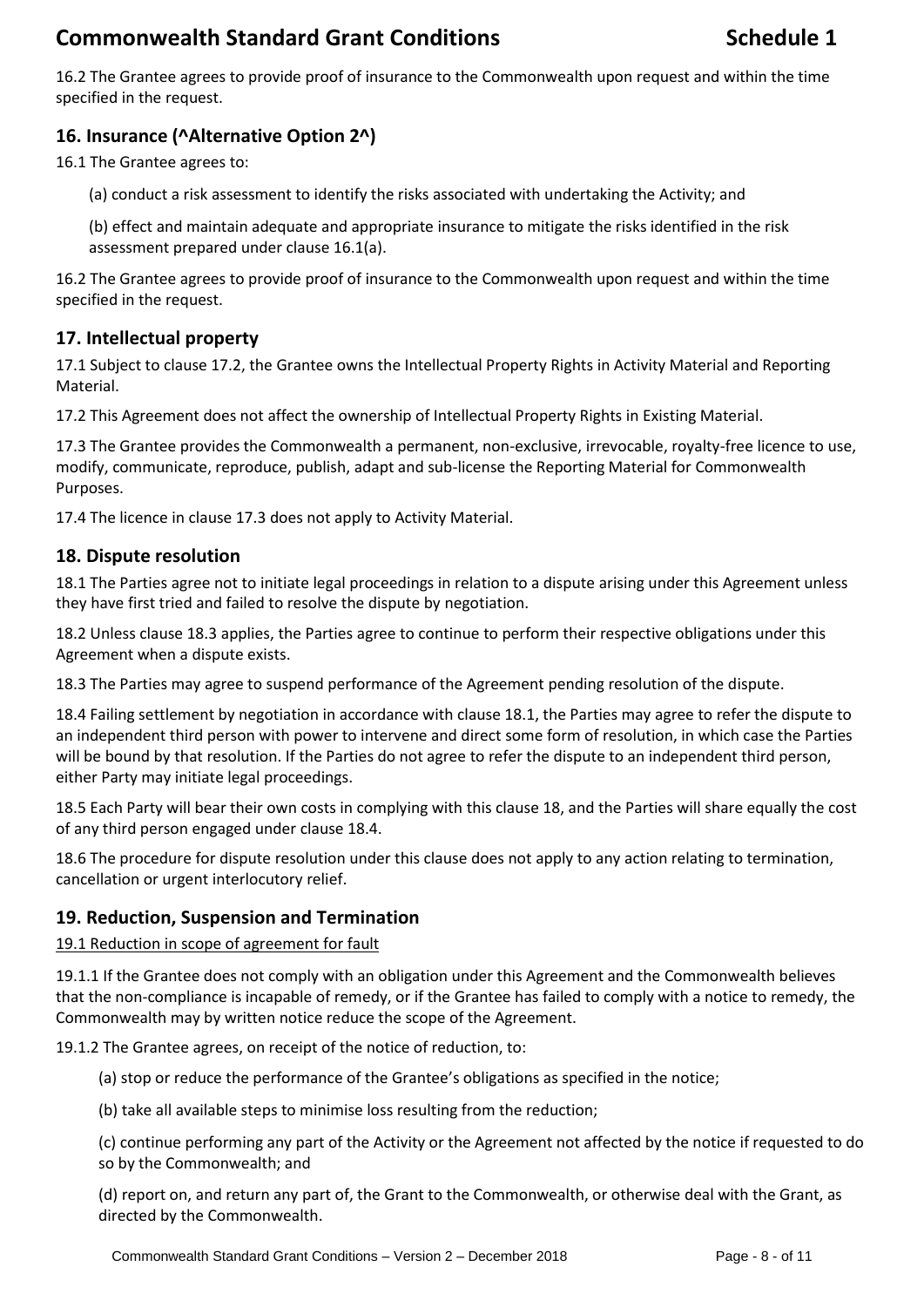19.1.3 In the event of reduction under clause 19.1.1, the amount of the Grant will be reduced in proportion to the reduction in the scope of the Agreement.

#### 19.2 Suspension

19.2.1 If:

(a) the Grantee does not comply with an obligation under this Agreement and the Commonwealth believes that the non-compliance is capable of remedy;

(b) the Commonwealth reasonably believes that the Grantee is unlikely to be able to perform the Activity or manage the Grant in accordance with this Agreement; or

(c) the Commonwealth reasonably believes that there is a serious concern relating to the Grantee or this Agreement that requires investigation;

the Commonwealth may by written notice:

(d) immediately suspend the Grantee from further performance of the Activity (including expenditure of the Grant); and/or

(e) require that the non-compliance or inability be remedied, or the investigation be completed, within the time specified in the notice.

19.2.2 If the Grantee:

(a) remedies the non-compliance or inability specified in the notice to the Commonwealth's reasonable satisfaction, or the Commonwealth reasonably concludes that the concern is unsubstantiated, the Commonwealth may direct the Grantee to recommence performing the Activity; or

(b) fails to remedy the non-compliance or inability within the time specified, or the Commonwealth reasonably concludes that the concern is likely to be substantiated, the Commonwealth may reduce the scope of the Agreement in accordance with clause 19.1 or terminate the Agreement immediately by giving a second notice in accordance with clause 19.3.

#### 19.3 Termination for fault

19.3.1 The Commonwealth may terminate this Agreement by notice where the Grantee has:

(a) failed to comply with an obligation under this Agreement and the Commonwealth believes that the noncompliance is incapable of remedy or where clause 19.2.2.b applies; or

(b) provided false or misleading statements in relation to the Grant; or

(c) become bankrupt or insolvent, entered into a scheme of arrangement with creditors, or come under any form of external administration.

19.3.2 The Grantee agrees, on receipt of the notice of termination, to:

(a) stop the performance of the Grantee's obligations;

(b) take all available steps to minimise loss resulting from the termination; and

(c) report on, and return any part of, the Grant to the Commonwealth, or otherwise deal with the Grant, as directed by the Commonwealth.

#### **20. Cancellation or reduction for convenience**

20.1 The Commonwealth may cancel or reduce the scope of this Agreement by notice, due to:

(a) a change in government policy; or

(b) a Change in the Control of the Grantee which the Commonwealth reasonably believes will negatively affect the Grantee's ability to comply with this Agreement.

20.2 On receipt of a notice of reduction or cancellation under this clause, the Grantee agrees to:

(a) stop or reduce the performance of the Grantee's obligations as specified in the notice;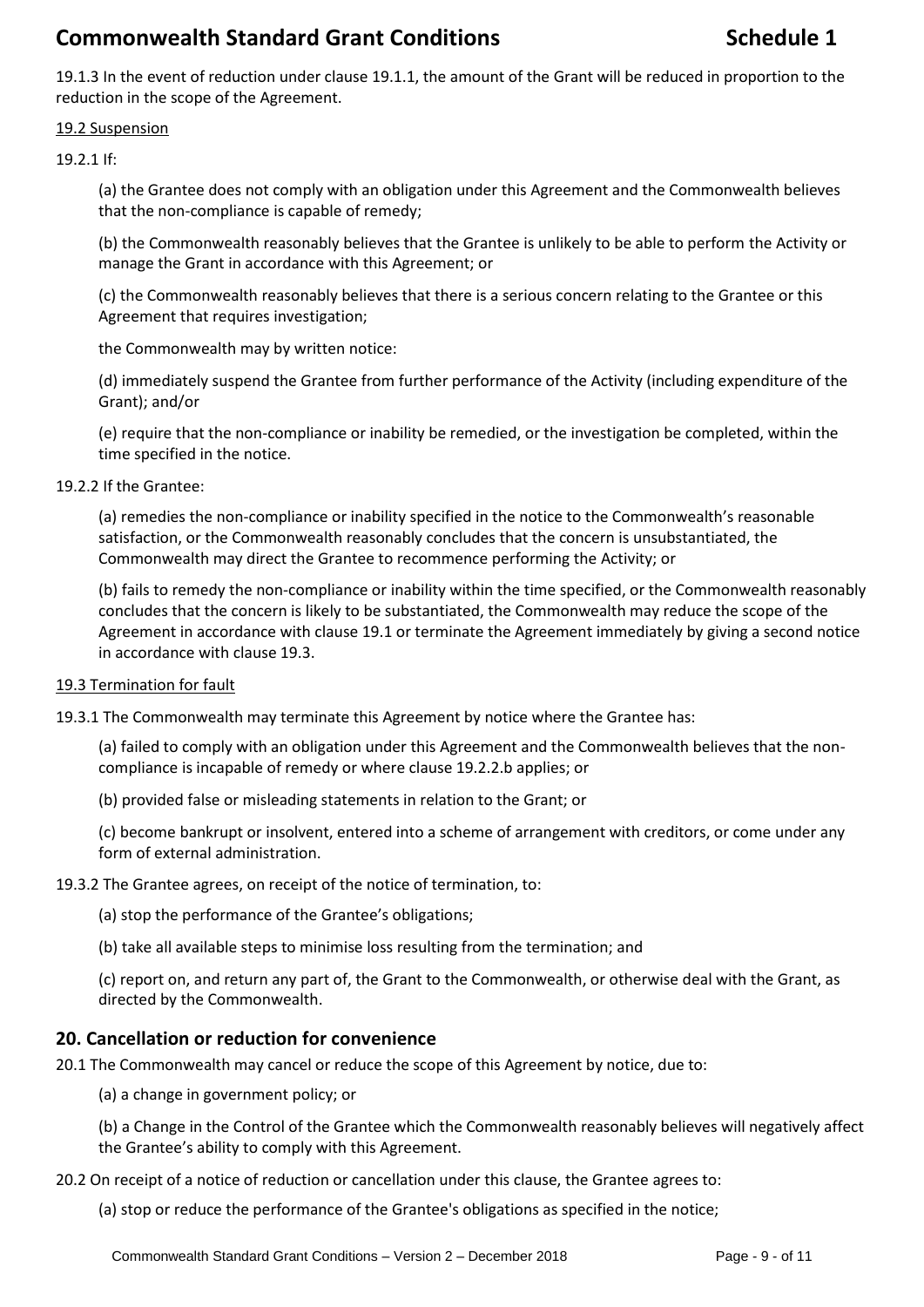(b) take all available steps to minimise loss resulting from that reduction or cancellation;

(c) continue performing any part of the Activity or the Agreement not affected by the notice if requested to do so by the Commonwealth; and

(d) report on, and return any part of, the Grant to the Commonwealth, or otherwise deal with the Grant, as directed by the Commonwealth.

20.3 In the event of reduction or cancellation under this clause, the Commonwealth will be liable only to:

(a) pay any part of the Grant due and owing to the Grantee under this Agreement at the date of the notice; and

(b) reimburse any reasonable and substantiated expenses the Grantee unavoidably incurs that relate directly and entirely to the reduction in scope or cancellation of the Agreement.

20.4 In the event of reduction, the amount of the Grant will be reduced in proportion to the reduction in the scope of the Agreement.

20.5 The Commonwealth's liability to pay any amount under this clause is:

(a) subject to the Grantee's compliance with this Agreement; and

(b) limited to an amount that when added to all other amounts already paid under the Agreement will not exceed the total amount of the Grant.

20.6 The Grantee will not be entitled to compensation for loss of prospective profits or benefits that would have been conferred on the Grantee but for the cancellation or reduction in scope of the Agreement under clause 20.1.

20.7 The Commonwealth will act reasonably in exercising its rights under this clause.

#### **21. Survival**

The following clauses survive termination, cancellation or expiry of this Agreement:

- clause 10 (Spending the Grant);
- clause 11 (Repayment);
- clause 12 (Record keeping);
- clause 13 (Reporting);
- clause 14 (Privacy);
- clause 15 (Confidentiality);
- clause 16 (Insurance);
- clause 17 (Intellectual property);
- clause 19 (Reduction, Suspension and Termination);
- clause 21 (Survival);
- clause 22 Definitions;
- [^any applicable provisions included from the clause bank^]; and
- Any other clause which expressly or by implication from its nature is meant to survive.

### **22. Definitions**

In this Agreement, unless the contrary appears:

- **Activity** means the activity described in the Grant Details and includes the provisions of the Reporting Material.
- **Activity Completion Date** means the date or event specified in the Grant Details.
- **Activity Material** means any Material, other than Reporting Material, created or developed by the Grantee as a result of the Activity and includes any Existing Material that is incorporated in or supplied with the Activity

Commonwealth Standard Grant Conditions – Version 2 – December 2018 Page - 10 - of 11